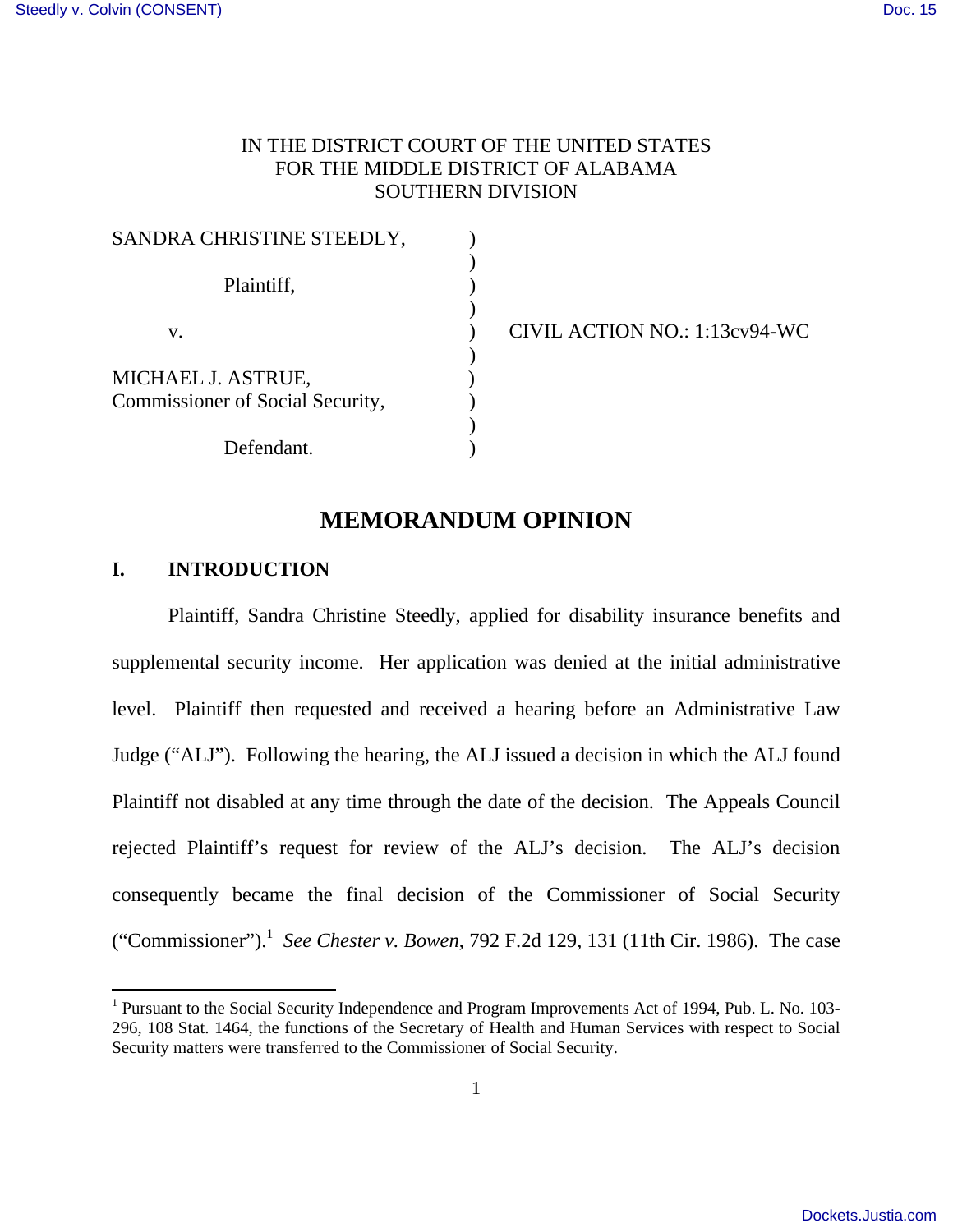is now before the court for review under 42 U.S.C. § 405(g). Pursuant to 28 U.S.C. § 636(c), both parties have consented to the conduct of all proceedings and entry of a final judgment by the undersigned United States Magistrate Judge. Pl.'s Consent to Jurisdiction (Doc. 11); Def.'s Consent to Jurisdiction (Doc. 10). Based on the court's review of the record and the briefs of the parties, the court AFFIRMS the decision of the Commissioner.

## **II. STANDARD OF REVIEW**

Under 42 U.S.C. §  $423(d)(1)(A)$ , a person is entitled to disability benefits when

the person is unable to

engage in any substantial gainful activity by reason of any medically determinable physical or mental impairment which can be expected to result in death or which has lasted or can be expected to last for a continuous period of not less than 12 months.

42 U.S.C. §  $423(d)(1)(A)<sup>2</sup>$ 

<u>.</u>

To make this determination, the Commissioner employs a five-step, sequential

evaluation process. *See* 20 C.F.R. §§ 404.1520, 416.920 (2011).

(1) Is the person presently unemployed?

(2) Is the person's impairment severe?

(3) Does the person's impairment meet or equal one of the specific

impairments set forth in 20 C.F.R. Pt. 404, Subpt. P, App. 1 [the Listing of Impairments]?

(4) Is the person unable to perform his or her former occupation?

(5) Is the person unable to perform any other work within the economy?

 $2^2$  A "physical or mental impairment" is one resulting from anatomical, physiological, or psychological abnormalities that are demonstrable by medically acceptable clinical and laboratory diagnostic techniques.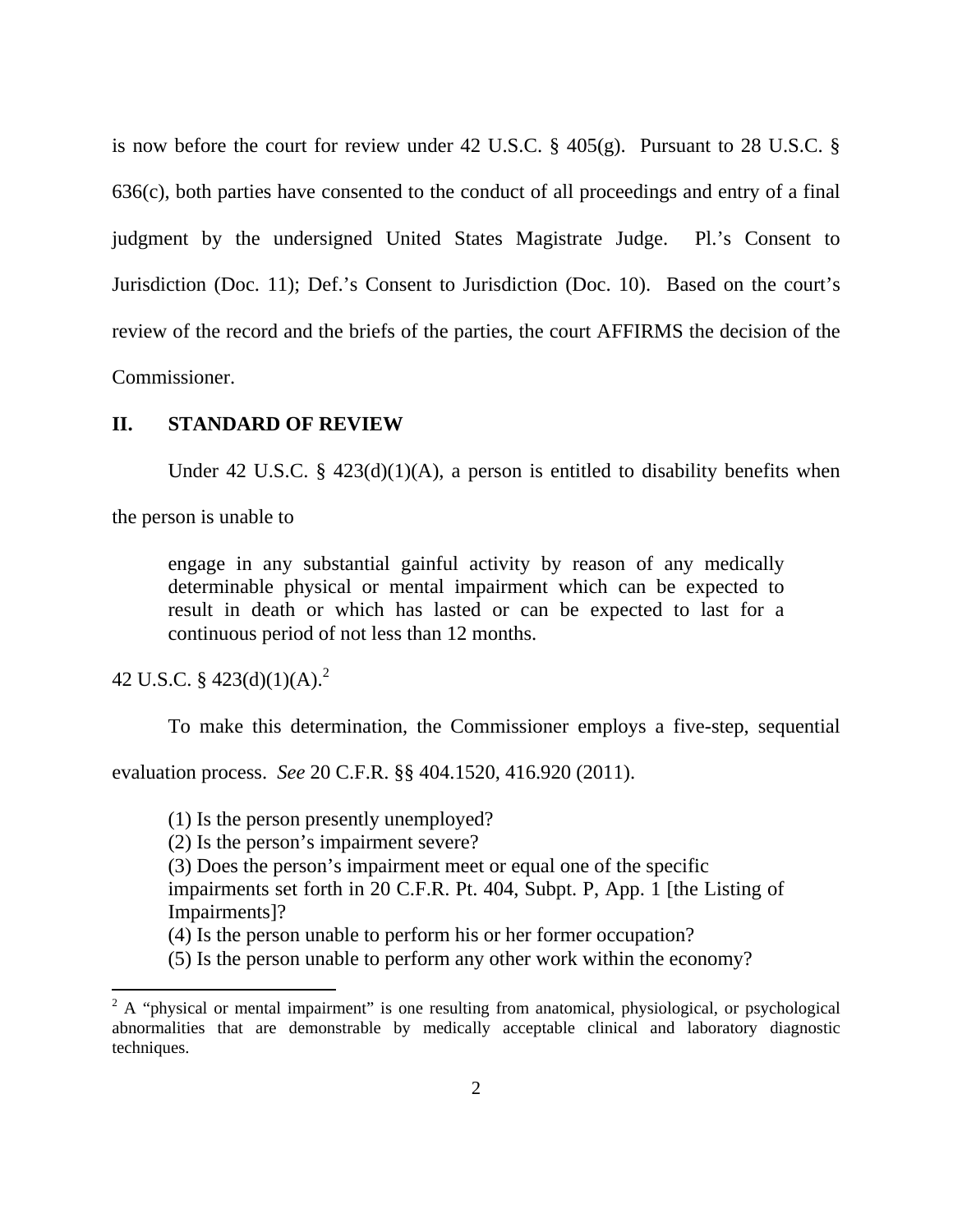An affirmative answer to any of the above questions leads either to the next question, or, on steps three and five, to a finding of disability. A negative answer to any question, other than step three, leads to a determination of "not disabled."

*McDaniel v. Bowen, 800 F.2d 1026, 1030 (11th Cir. 1986).*<sup>3</sup>

 The burden of proof rests on a claimant through Step 4. *See Phillips v. Barnhart*, 357 F.3d 1232, 1237-39 (11th Cir. 2004). A claimant establishes a *prima facie* case of qualifying disability once they have carried the burden of proof from Step 1 through Step 4. At Step 5, the burden shifts to the Commissioner, who must then show there are a significant number of jobs in the national economy the claimant can perform. *Id*.

 To perform the fourth and fifth steps, the ALJ must determine the claimant's Residual Functional Capacity (RFC). *Id*. at 1238-39. RFC is what the claimant is still able to do despite his impairments and is based on all relevant medical and other evidence. *Id*. It also can contain both exertional and nonexertional limitations. *Id*. at 1242-43. At the fifth step, the ALJ considers the claimant's RFC, age, education, and work experience to determine if there are jobs available in the national economy the claimant can perform. *Id*. at 1239. To do this, the ALJ can either use the Medical Vocational Guidelines<sup>4</sup> (grids) or call a vocational expert (VE). *Id.* at 1239-40.

The grids allow the ALJ to consider factors such as age, confinement to sedentary

 $\overline{a}$ 

<sup>3</sup> *McDaniel v. Bowen*, 800 F.2d 1026 (11th Cir. 1986), is a supplemental security income case (SSI). The same sequence applies to disability insurance benefits. Cases arising under Title II are appropriately cited as authority in Title XVI cases. *See, e.g.*, *Ware v. Schweiker*, 651 F.2d 408 (5th Cir. 1981).

<sup>4</sup> *See* 20 C.F.R. pt. 404 subpt. P, app. 2.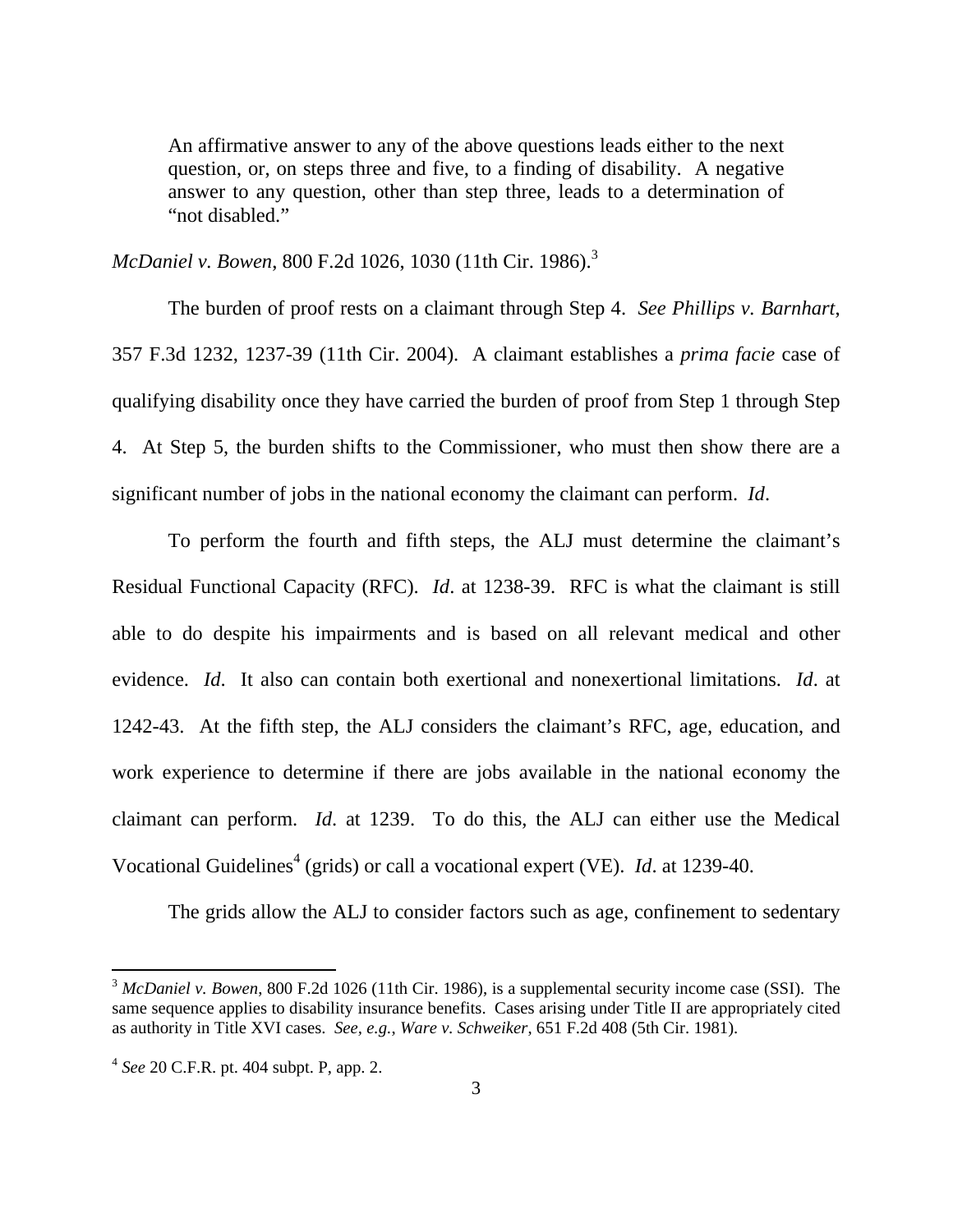or light work, inability to speak English, educational deficiencies, and lack of job experience. Each factor can independently limit the number of jobs realistically available to an individual. *Phillips*, 357 F.3d at 1240. Combinations of these factors yield a statutorily-required finding of "Disabled" or "Not Disabled." *Id*.

 The court's review of the Commissioner's decision is a limited one. This court must find the Commissioner's decision conclusive if it is supported by substantial evidence. 42 U.S.C. § 405(g); *Graham v. Apfel*, 129 F.3d 1420, 1422 (11th Cir. 1997). "Substantial evidence is more than a scintilla, but less than a preponderance. It is such relevant evidence as a reasonable person would accept as adequate to support a conclusion." *Richardson v. Perales*, 402 U.S. 389, 401 (1971); *see also Crawford v. Comm'r of Soc. Sec.*, 363 F.3d 1155, 1158 (11th Cir. 2004) ("Even if the evidence preponderates against the Commissioner's findings, [a reviewing court] must affirm if the decision reached is supported by substantial evidence."). A reviewing court may not look only to those parts of the record which support the decision of the ALJ, but instead must view the record in its entirety and take account of evidence which detracts from the evidence relied on by the ALJ. *Hillsman v. Bowen*, 804 F.2d 1179 (11th Cir. 1986).

[The court must] . . . scrutinize the record in its entirety to determine the reasonableness of the [Commissioner's] . . . factual findings. . . . No similar presumption of validity attaches to the [Commissioner's] . . . legal conclusions, including determination of the proper standards to be applied in evaluating claims.

*Walker v. Bowen*, 826 F.2d 996, 999 (11th Cir. 1987).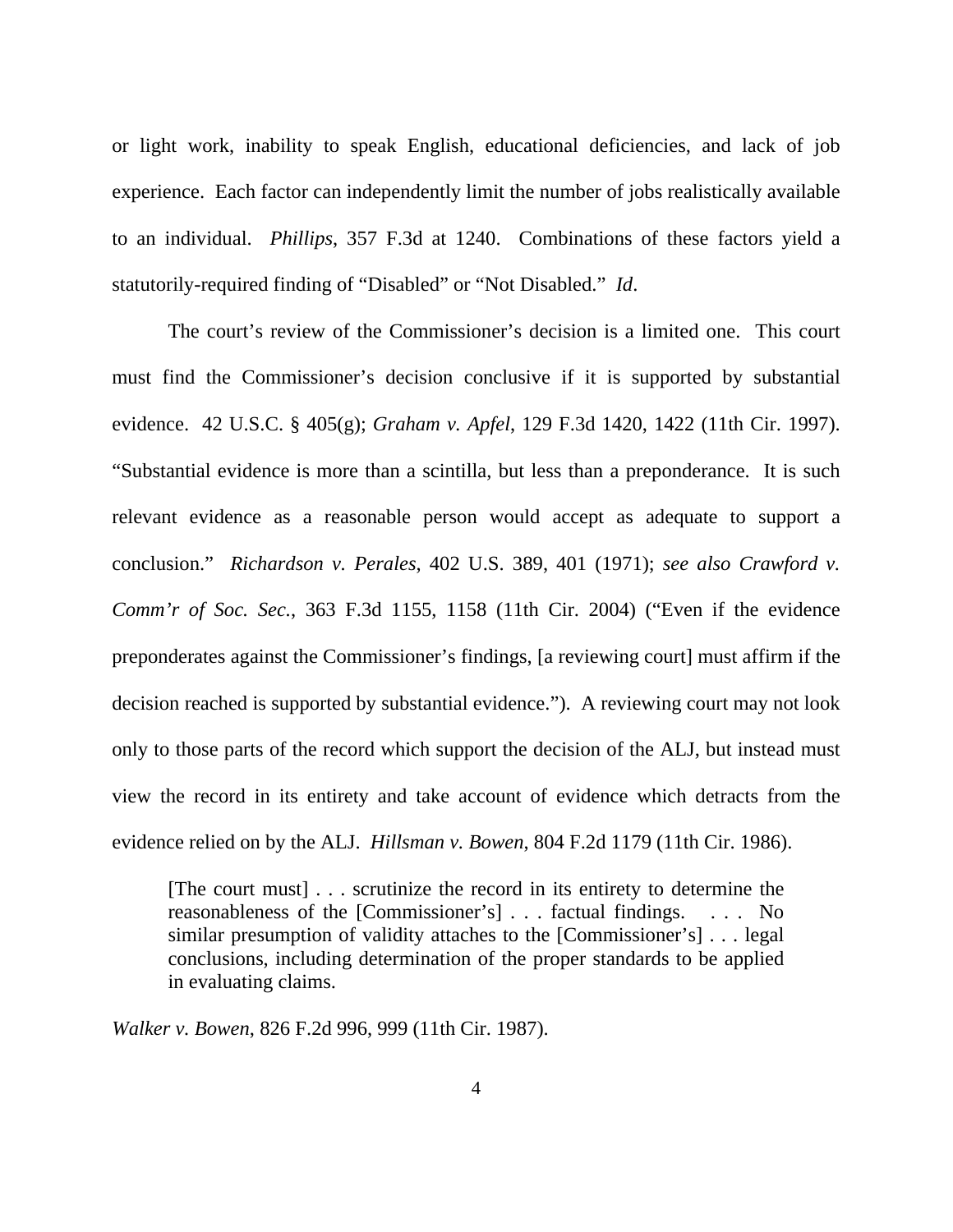#### **III. ADMINISTRATIVE PROCEEDINGS**

 Plaintiff was forty two years old at the time of the alleged onset of her disability and has a limited education. Tr. 48. Following the administrative hearing, and employing the five-step process, the ALJ found Plaintiff "has not engaged in substantial gainful activity since August 1, 2009, the alleged onset date." (Step 1) Tr. 42. At Step 2, the ALJ found that Plaintiff suffers from the following severe impairments: "insulin dependent diabetes mellitus; status post ulnar neuropathy; depression; history of alcohol abuse in partial remission; carpal tunnel syndrome; polyneuropathy; [and a] history of bells palsy." *Id*. The ALJ then found that Plaintiff "does not have an impairment or combination of impairments that meets or medically equals the severity of one of the listed impairments." (Step 3) *Id*. Next, the ALJ found that Plaintiff has the RFC to perform sedentary work with numerous additional restrictions including limiting Plaintiff "to work which would permit her to work at an unproductive pace or be off task for approximately 5% of the workday." Tr. 45. The ALJ then concluded that Plaintiff "is unable to perform any past relevant work." (Step 4) Tr. 48. At Step 5, the ALJ found that, "[c]onsidering the claimant's age, education, work experience, and residual functional capacity," and after consulting with the VE, "there are jobs that exist in significant numbers in the national economy that the claimant can perform." *Id*. The ALJ identified the following occupations as examples: "surveillance system monitor," "callout operator," and "telemarketer." Tr. 49. Accordingly, the ALJ determined that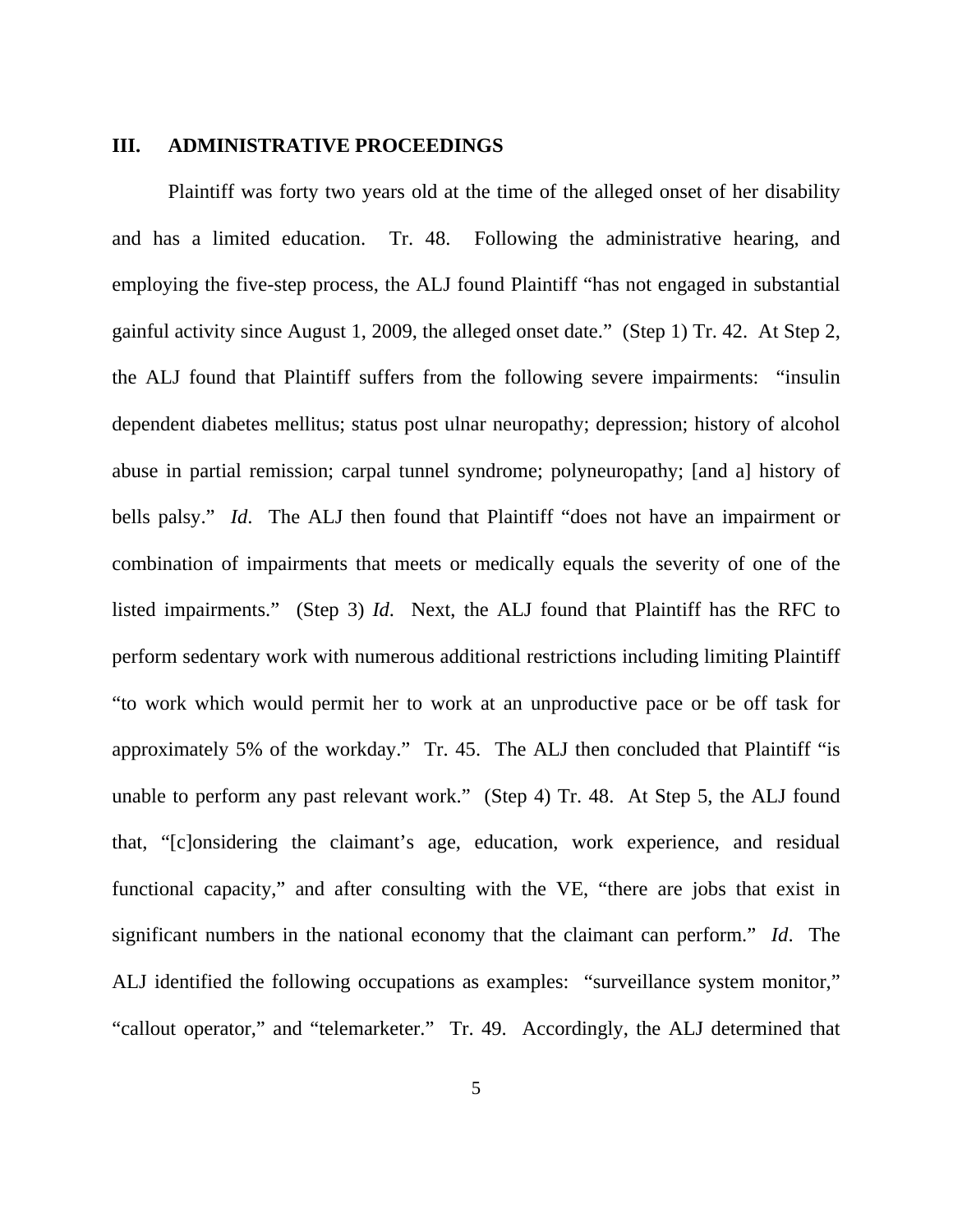Plaintiff "has not been under a disability, as defined in the Social Security Act, from August 1, 2009, through the date of this decision." *Id.*

#### **IV. PLAINTIFF'S CLAIMS**

 Plaintiff presents three issues for this court's consideration in review of the ALJ's decision: (1) whether the Commissioner's decision should be reversed because the ALJ failed to consider Plaintiff's severe mental impairment of depression in the RFC; (2) whether the Commissioner's decision should be reversed because the ALJ discredited Plaintiff based upon her failure to obtain treatment without first considering Plaintiff's explanation for lack of treatment; and (3) whether the Commissioner's decision should be reversed because the ALJ failed to provide a proper credibility finding as required by SSR 96-7p. Pl.'s Br. (Doc. 12) at 6. The court will address each argument below.

#### **V. DISCUSSION**

#### *A. Consideration of Plaintiff's Depression in the RFC*

 Plaintiff argues that the ALJ failed to consider Plaintiff's depression in her RFC, as required by SSR 96-8p. Specifically, Plaintiff states that "[d]espite finding [Plaintiff]'s depression to be a severe impairment, at no point in [the] RFC does the ALJ express what effect [Plaintiff]'s depressive disorder would have on her ability to perform work-related activities." Pl.'s Br. (Doc. 12) at 8. The court finds this argument to be without merit.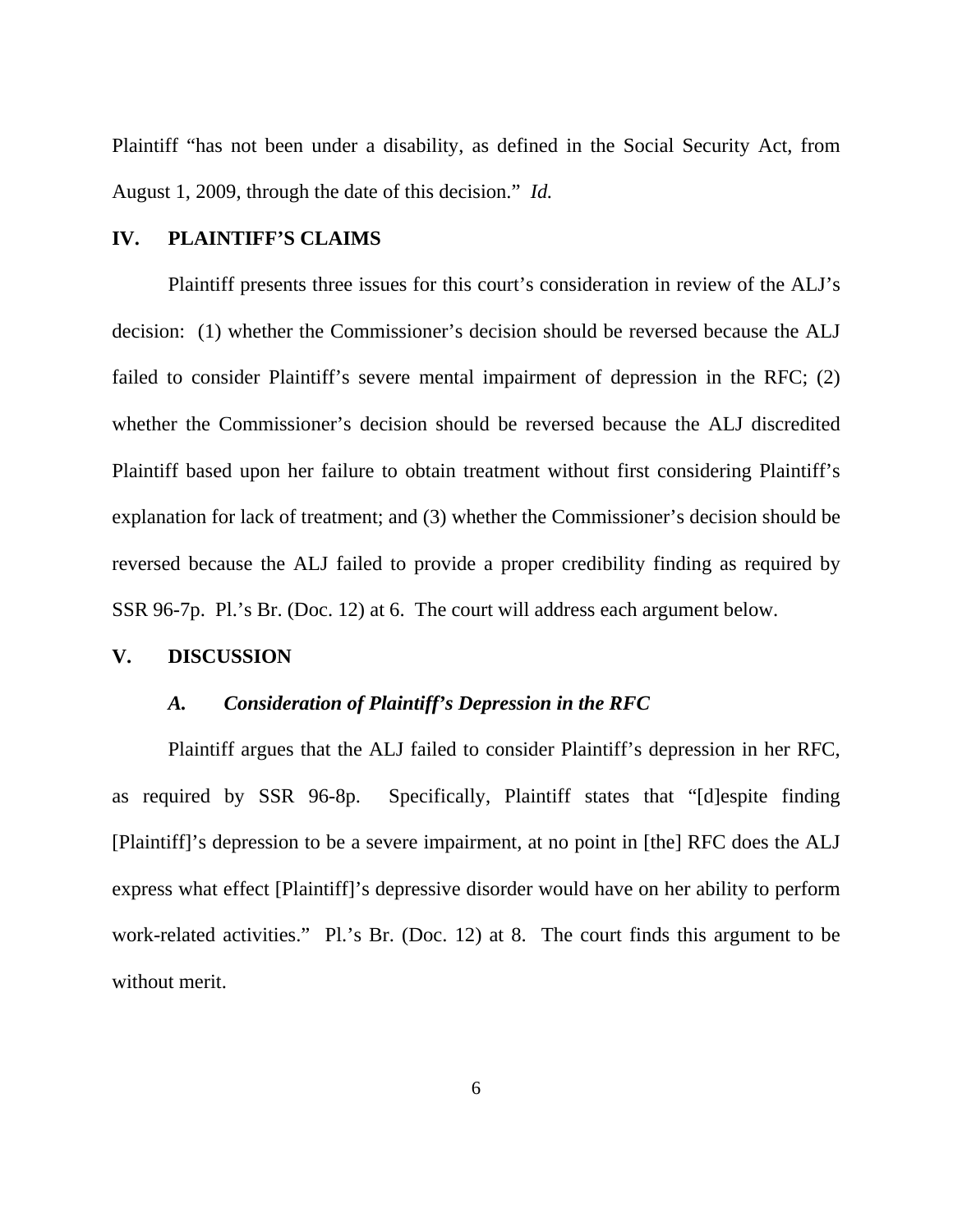First, the court notes that the ALJ did consider Plaintiff's depression throughout the decision, including in the assessment of the RFC, but the ALJ was unconvinced that the depression had any significant limiting effect on Plaintiff's ability to work. Leading into the discussion of the RFC, the ALJ explicitly stated that "the following [RFC] assessment reflects the degree of limitation the undersigned has found in the 'paragraph B' mental function analysis." Tr. 45. Additionally, the ALJ discussed Plaintiff's alleged mental impairments for nearly a page of the RFC assessment, noting that Plaintiff "functions fairly normally, socially," has "robust activities of daily living," and "reports no difficulties getting along with people in general and no problems getting along with authority figures." Tr. 46.

Second, the burden of proof rests with a claimant to establish if any impairments cause a limiting effect on a claimant's ability to work. *See Phillips v. Barnhart*, 357 F.3d 1232, 1237-39 (11th Cir. 2004). Here, Plaintiff simply failed to meet her burden in establishing that the alleged depression affected her ability to perform work-related activities beyond the restrictions the ALJ placed on Plaintiff's RFC. Plaintiff argues that "competitive, remunerative work" requires the ability to understand, carry out, and remember instructions, use judgment, respond appropriately to supervisors and coworkers, and deal with changes in routine. However, Plaintiff fails to offer any argument, or point to any evidence of record to show how the RFC conflicts with any of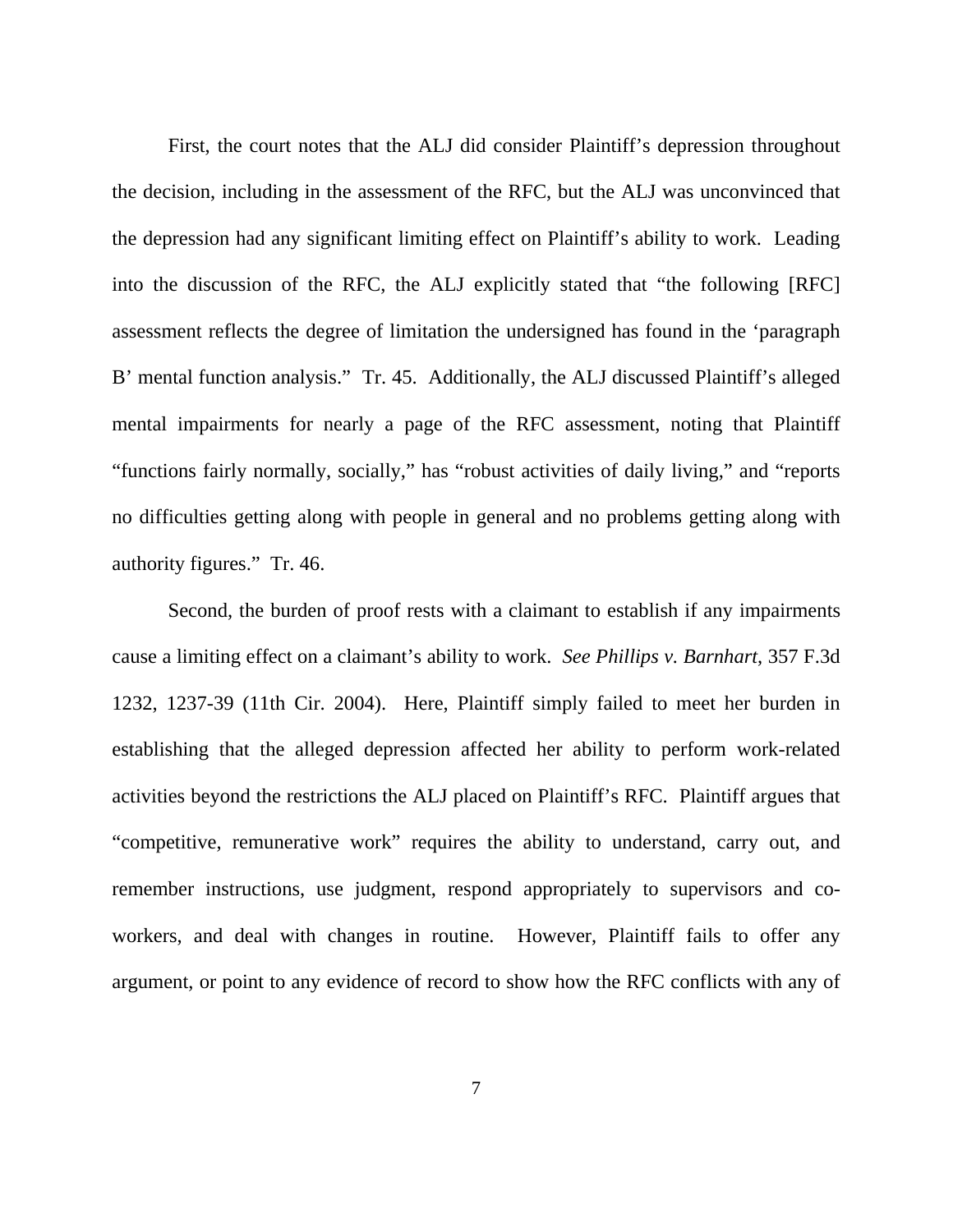Plaintiff's capabilities or mental impairments found at Step 2, and the court will not suppose arguments on Plaintiff's behalf.

It is clear that the ALJ did consider Plaintiff's depression, and its effects, when assessing Plaintiff's RFC. The ALJ's decision was supported by substantial evidence, and thus no error has occurred.

## *B. Consideration of Plaintiff's Failure to Obtain Treatment*

 Next, Plaintiff argues that "the ALJ discredited [Plaintiff] based upon her failure to obtain treatment, without first considering her explanation for lack of treatment" in violation of SSR 96-7p. Pl.'s Br. (Doc. 12) at 9. Plaintiff asserts that she could not seek mental health treatment because she could not afford it, and the ALJ erred in stating that "in terms of [Plaintiff]'s alleged mental impairment, the undersigned notes [Plaintiff] has never sought or received treatment from a mental health specialist." Tr. 46. The court finds no error in the ALJ's statement regarding the failure to obtain mental health treatment.

 Under SSR 96-7, an ALJ is required to consider whether a claimant has "justifiable cause" to excuse a finding of noncompliance with prescribed treatment and whether the prescribed treatment would have made the claimant capable of maintaining employment; however, this SSR "only appl[ies] to claimants who would otherwise be disabled within the meaning of the Act." *Mack v. Comm'r of Soc. Sec.*, 420 F. App'x 881, 883 (11th Cir. 2011) (unpublished). Further, Plaintiff's reliance upon *Dawkins v.*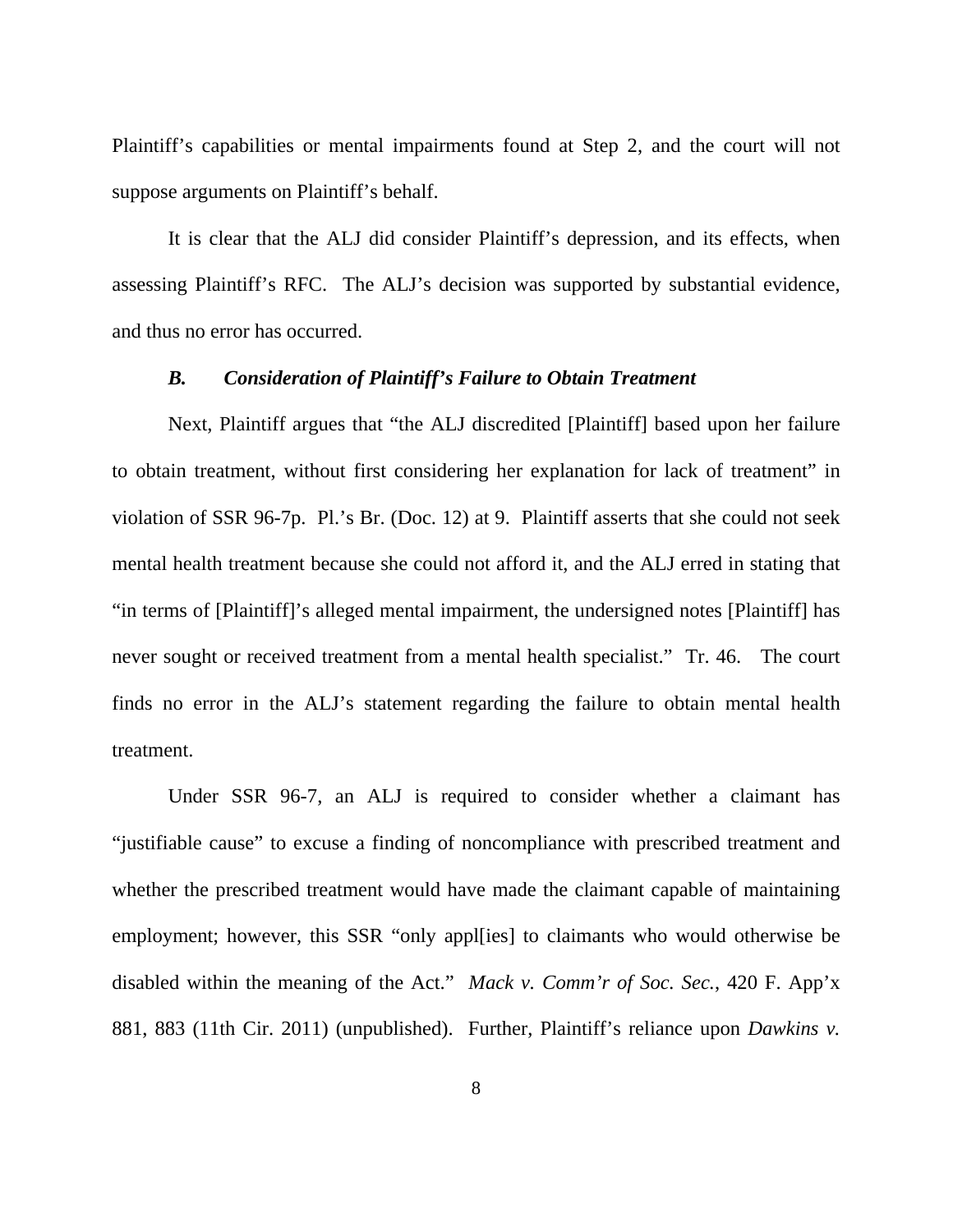*Bowen*, 848 F.2d 1211 (11th Cir. 1988), as support for the ALJ's alleged error is misguided. In *Dawkins*, the Eleventh Circuit remanded a case to the ALJ to determine "whether appellant was disabled, without reference to her failure to follow prescribed medical treatment." 420 F. App'x at 1214. The *Dawkins* court then specified, "**if the ALJ determines that [the claimant] is disabled**," the ALJ must then consider whether good cause excused any noncompliance. *Id.* (emphasis added). In other words, a finding of disability serves as the trigger to the applicability of SSR 96-7p.

 Here, the ALJ did not deny Plaintiff benefits on the basis of non-compliance. Rather, it is clear that the ALJ determined Plaintiff did not qualify as disabled, with or without the non-compliance. Therefore, SSR 96-7p was never triggered as to Plaintiff, and Plaintiff's argument that the ALJ did not comply with that ruling fails.

#### *C. Sufficiency of the ALJ's Credibility Finding*

 Plaintiff argues that "the ALJ failed to make a proper credibility determination regarding [Plaintiff]'s subjective complaints as required," because "at no point in her decision does the ALJ give any analysis, explanation or reasoning as to why she rejected [Plaintiff]'s subjective complaints." Pl.'s Br. (Doc. 12) at 13-14. Plaintiff asserts that SSR 96-7p requires that "[i]f proof of disability is based upon subjective evidence and a credibility determination is critical to the decision," the ALJ must provide an "'explicit articulation of the reasons justifying a decision to discredit a claimant's subjective pain testimony.'" *Id.* (quoting *Moore v. Barnhart*, 405 F.3d 1208, 1212 n.4 (11th Cir. 2005)).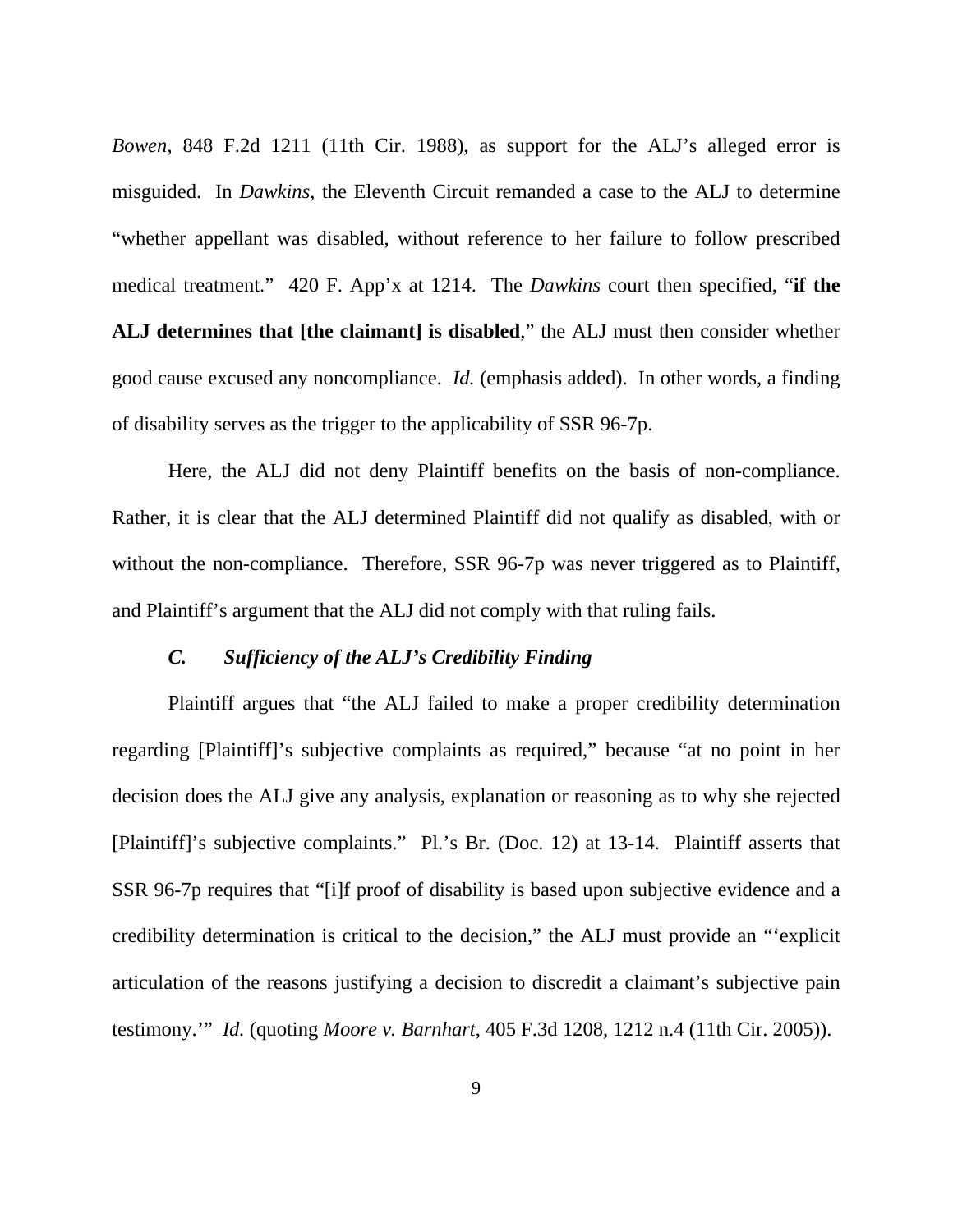The ALJ has the discretion to assess such credibility, so long as the ALJ "clearly articulate[s] explicit and adequate reasons" for the credibility determination. *Dyer v. Barnhart*, 395 F.3d 1206, 1210 (11th Cir. 2005) (internal quotation marks omitted). Here, the ALJ has articulated explicit and adequate reasons for finding Plaintiff's "statements concerning the intensity, persistence and limiting effects of these symptoms are not credible to the extent they are inconsistent" with the RFC assessment. Tr. 46. Aside from the medical evidence that supported the ALJ's findings that Plaintiff can perform sedentary work activity with additional restrictions, Plaintiff's own contradictions led to the ALJ's credibility finding. Specifically, the ALJ highlighted that Plaintiff alleges "her symptoms are so intense and persistent that the limiting effects prevent her from performing any substantial gainful activity." Tr. 45. However, the ALJ also noted that Plaintiff "report[ed] few limitations in her activities of daily living" and is able to leave her home, drive a vehicle, shop in public stores for groceries, and "tend[] to her own personal needs (i.e. including dressing, bathing, hair care, shaving, eating, toileting, etc.)." Tr. 43-44. Additionally, Plaintiff also claims she is incapable of maintaining a job because "her mental impairments cause her to . . . have low energy/motivation [and] be distracted," and "her symptoms limit her ability to maintain attention and concentration." Tr. 45. However, the ALJ noted the following: Plaintiff reported "paying attention is 'not a problem' for her"; Plaintiff can follow written and spoken instruction without difficulty; and Plaintiff routinely completes crossword puzzles